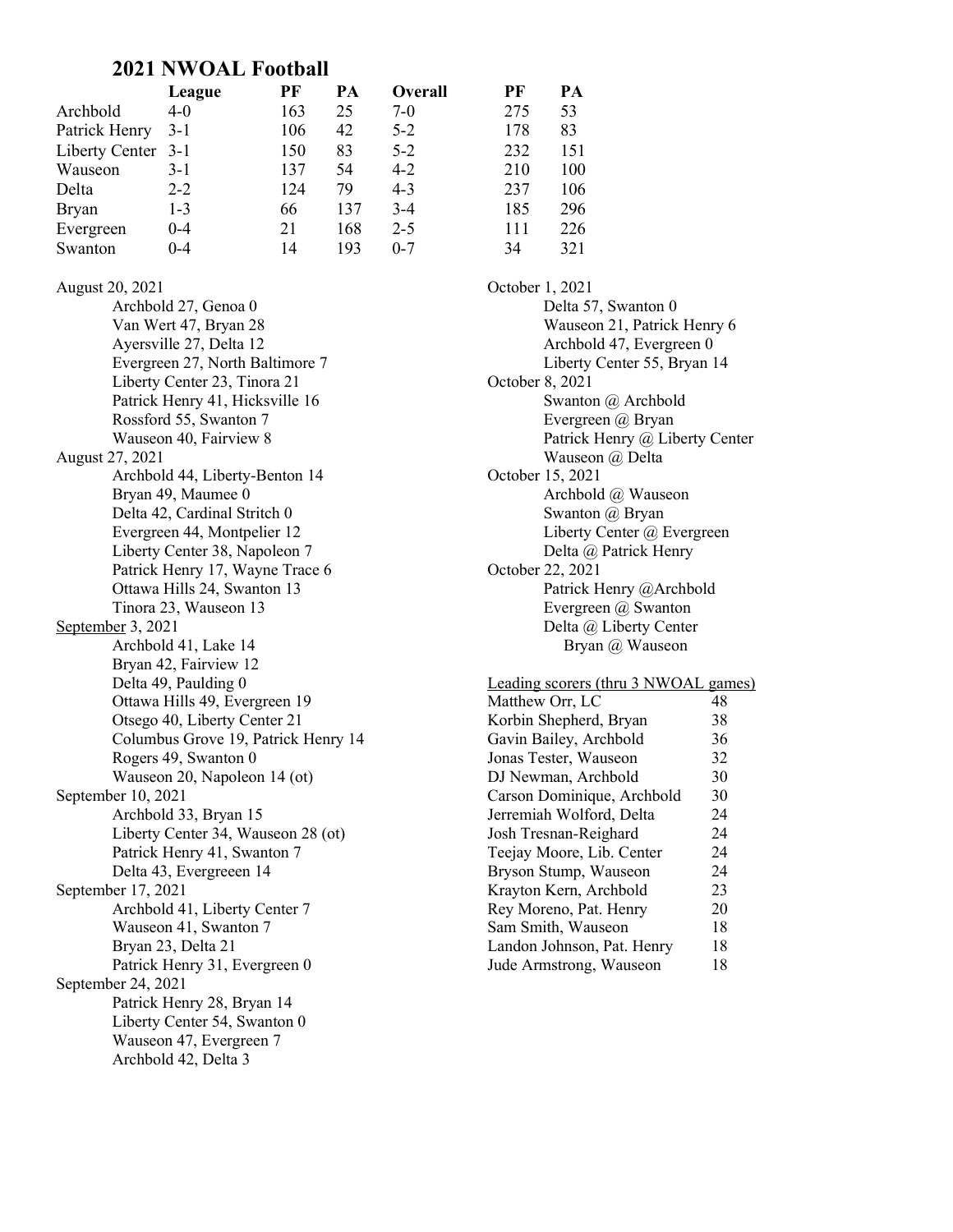## 2021 NWOAL Volleyball

| League  | Overall  |  |
|---------|----------|--|
| $5-0$   | $12 - 2$ |  |
| $4 - 1$ | $14 - 2$ |  |
| 4-1     | $12 - 4$ |  |
| $3-2$   | $5-9$    |  |
| $3-2$   | $6 - 11$ |  |
| $1 - 4$ | $4 - 13$ |  |
| $0 - 5$ | $5 - 13$ |  |
| $0 - 5$ | $2 - 13$ |  |
|         |          |  |

#### Tuesday, August 31, 2021

 Archbold 3, Evergreen 0 Swanton 3, Bryan 2 Wauseon 3, Delta 0 Patrick Henry 3, Liberty Center 1

#### Thursday, Sept. 9, 2021

Archbold 3, Wauseon 0 Patrick Henry 3, Evergreen 2 Swanton 3, Delta 0 Bryan 3, Liberty Center 1

#### Tuesday Sept. 14, 2021

Wauseon 3, Bryan 1 Evergreen 3, Liberty Center 0 Archbold 3, Delta 0 Swanton 3, Patrick Henry 0

#### Tuesday, Sept. 21, 2021

Archbold 3,Patrick Henry 0 Swanton 3, Liberty Center 0 Bryan 3, Delta 1 Wauseon 3, Evergreen 0

#### Tuesday, Sept 28, 2021

Archbold 3, Liberty Center 0 Bryan 3, Evergreen 0 Wauseon 3, Swanton 1 Patrick Henry 3, Delta 2

#### Tuesday, Oct. 5, 2021

Bryan @ Patrick Henry Delta @ Evergreen Wauseon @ Liberty Center Archbold @ Swanton

#### Tuesday, Oct. 12, 2021

Liberty Center @ Delta Patrick Henry @ Wauseon Evergreen @ Swanton Archbold @ Bryan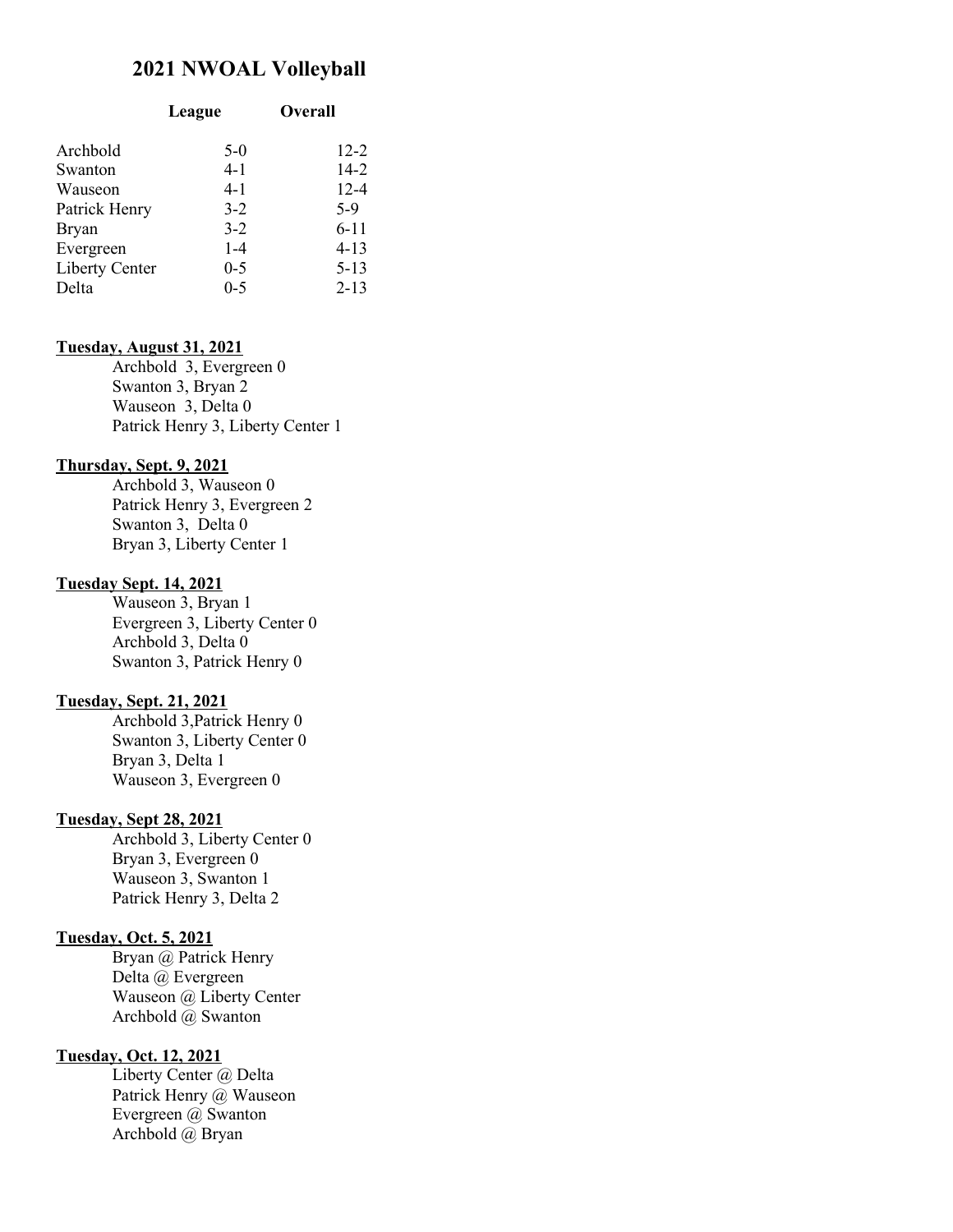# 2021 NWOAL Girls Soccer

|                | League      | <b>Overall</b> |
|----------------|-------------|----------------|
| Evergreen      | $3-0$       | $8 - 1 - 1$    |
| Bryan          | $2 - 0 - 1$ | $10-0-1$       |
| Wauseon        | $3-1$       | $12 - 1 - 1$   |
| Archbold       | $2 - 2 - 1$ | $6 - 3 - 2$    |
| Liberty Center | $1 - 2 - 1$ | $4 - 4 - 2$    |
| Swanton        | $1 - 3$     | $1 - 3$        |
| Delta          | $0 - 4$     | $5 - 8$        |

### Thursday, August 26

Bryan 2, Archbold 0 Evergreen 4, Delta 1 Liberty Center 2, Swanton 1

#### Tuesday, August 31

Archbold 1, Swanton 0 Bryan 7, Delta 0 Wauseon 4, Liberty Center 2

#### Thursday, September 16

Wauseon 2, Archbold 1 Swanton 5, Delta 2 Evergreen 3, Liberty Center 1

#### Tuesday, September 21

Archbold 4, Delta 0 Bryan 5, Liberty Center 2 Evergreen 1, Wauseon 0

### Thursday, Sept 30

Archbold 0, Liberty Center 0 (tie) Bryan 1, Evergreen 1 (tie) Wauseon 1, Swanton 0

#### Tuesday, October 5

Evergreen @ Archbold 5pm Bryan @ Swanton 5pm Wauseon @ Delta 5pm Bye: Liberty Center

#### Thursday, October 14

Wauseon @ Bryan 5pm Delta @ Liberty Center 7pm Evergreen @ Swanton 5pm Bye: Archbold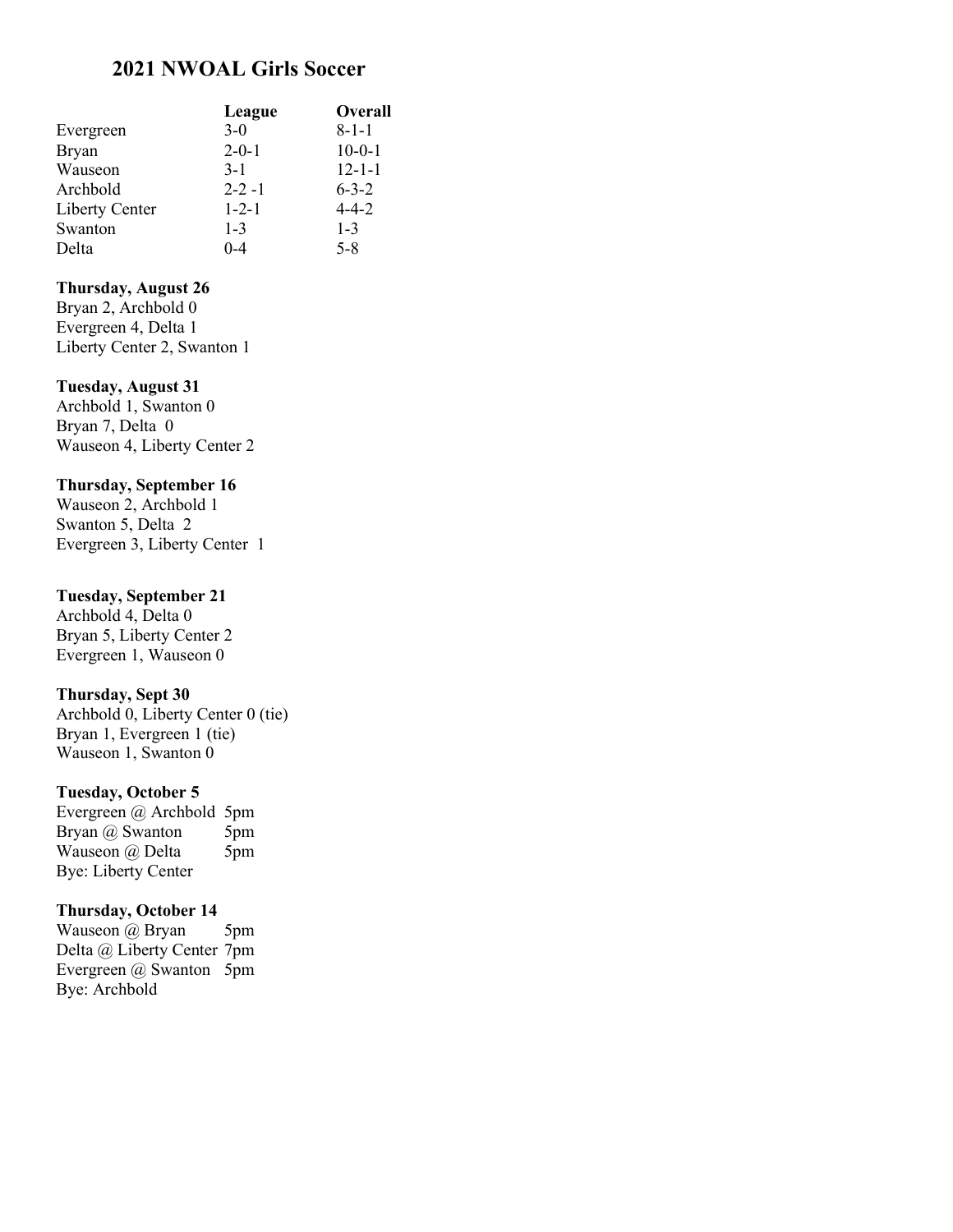# 2021 NWOAL Boys Soccer

| League | <b>Overall</b>                                                          |
|--------|-------------------------------------------------------------------------|
|        | $9-0$                                                                   |
|        | $7 - 3$                                                                 |
|        | $4 - 8$                                                                 |
|        | $2 - 7$                                                                 |
|        | $3-4-1$                                                                 |
|        | $8-3$                                                                   |
|        | $1-9$                                                                   |
|        | $4 - 0$<br>$3-0$<br>$2 - 2$<br>$1 - 4$<br>$2 - 2$<br>$2 - 2$<br>$0 - 4$ |

## Tuesday, August 24

Bryan 3, Archbold 1 Liberty Center 7, Swanton 0 Delta 3, Evergreen 2

## Thursday, September 2

Archbold 7, Swanton 2 Delta 4, Bryan 1 Wauseon 3, Liberty Center 1

## Tuesday, September 14

Wauseon @ Archbold ppd Oct 9 Delta 11, Swanton 2 Evergreen 5, Liberty Center 0

## Tuesday, September 21

Delta 4, Archbold 3

# Thursday, September 23

Bryan 2, Liberty Center 1 Wauseon 6, Evergreen 1

### Tuesday, September 28

Archbold 4, Liberty Center 0 Wauseon 3, Swanton 1 Evergreen 7, Bryan 1

# Thursday, October 7

Swanton @ Bryan 5pm Delta @ Wauseon 5pm Archbold @ Evergreen 7:30pm

# Tuesday, October 12

Bryan @ Wauseon 5pm Liberty Center @ Delta 5pm Swanton @ Evergreen 5pm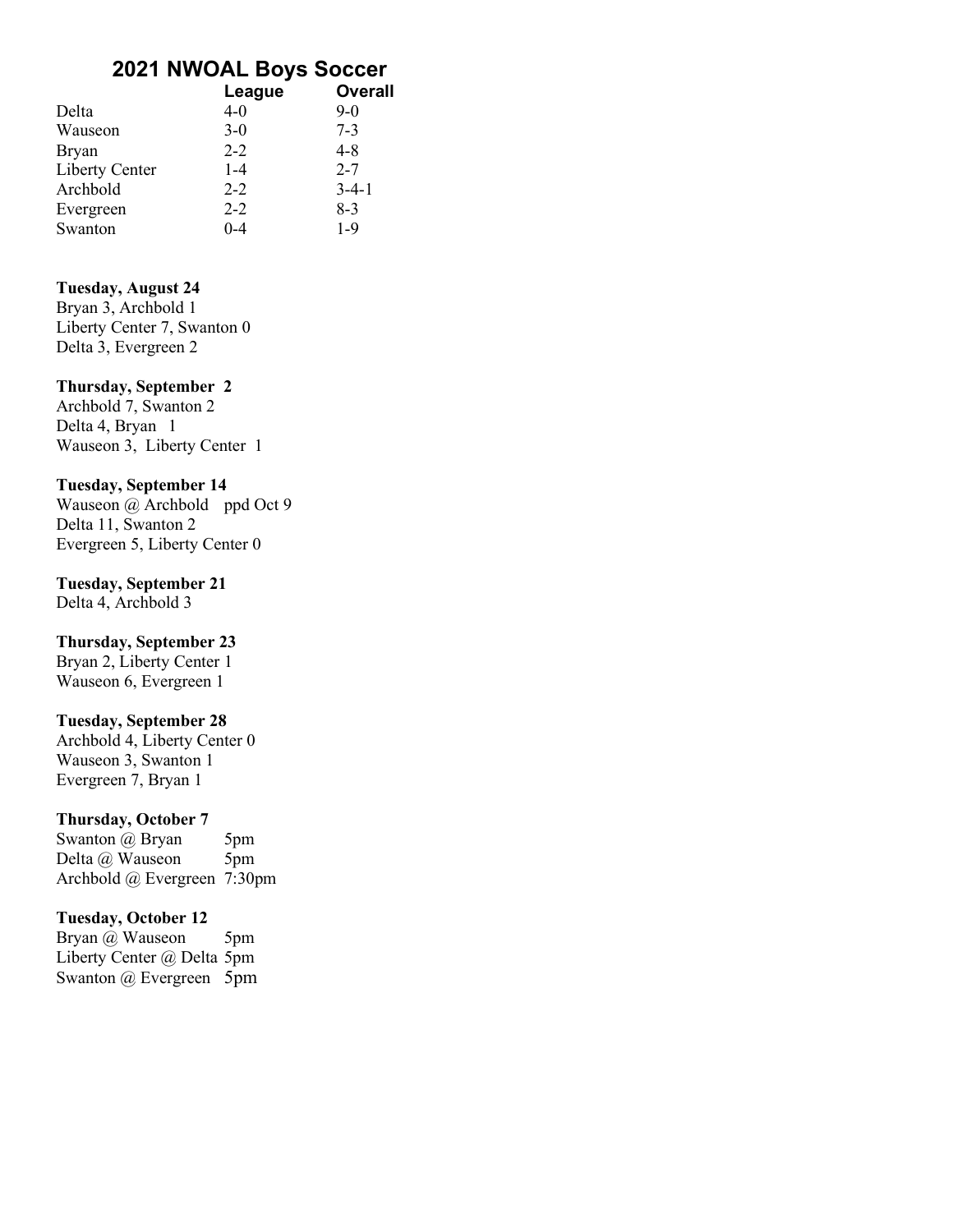# 2021 NWOAL Girls Golf

### September 24, Auglaize, Par 72, Medalist-Brayton Huffman (Ar) 89

1. Archbold 399 (Brayton Huffman 89, Carly Grime 93, Alli Bickel 100, Gabby Rodriguez 134, Aniyah Copeland 117, Maize Bevins 125); 2. Wauseon 402; 3. Patrick Henry 453; 4. Evergreen 488; 5. Delta 498; 6. Liberty Center 548; 7. Bryan 0;

1. Brayton Huffman(Archbold) 89; 2. Carly Grime(Archbold) 93; 3. Jordan King(Wauseon) 94; 4. Halle Frank(Wauseon) 96; 5. Chloe Creque(Evergreen) 97, Kasey Nelson(Patrick Henry) 97; 7. Alli Bickel(Archbold) 100, Alyssa Gebers(Patrick Henry) 100; 9. Ashley Fisher(Wauseon) 104; 10. Sam Doty(Bryan) 106; 11. Calaway Gerken(Wauseon) 108; 12. Jaylee Perez(Wauseon) 111; 13. Olivia Tansel(Wauseon) 114; 14. Riley Garretson(Liberty Center) 115; 15. Ashlynn Lutrell(Evergreen) 116; 16. Aniyah Copeland(Archbold) 117; 17. Gabby Ford(Delta) 120; 18. Tara Morr(Bryan) 121; 19. Elizabeth Thiel(Bryan) 124, Kalleigh Mignin(Delta) 124; 21. Maize Bevins(Archbold) 125; 22. Layla Stickley(Delta) 127, Abby Ford(Delta) 127, Maddi Latta(Patrick Henry) 127; 25. Katie Johnson(Patrick Henry) 129; 26. Gabby Rodriguez(Archbold) 134, Audrey Bowers(Liberty Center) 134; 28. Sammy Miller(Evergreen) 137; 29. Emma Vaculik(Evergreen) 138; 30. Rachel Hoffman(Evergreen) 146; 31. Killian Garretson(Liberty Center) 147; 32. Claire McMaster(Liberty Center) 152; 33. Gwyn Murrey(Liberty Center) 153; 34. Katie Hoffman(Evergreen) 162

# 2021 NWOAL Boys Golf

|                    | <b>League Points</b> |   | <b>Tourn Pts</b> |   | <b>Final Pts</b> |
|--------------------|----------------------|---|------------------|---|------------------|
| Bryan              | $7-0$                |   | 337              | 8 | 15               |
| Swanton            | $6-1$                | 6 | 342              |   | 13               |
| Archbold           | $4 - 3$              | 4 | 348              | 6 | 10               |
| Wauseon            | $5 - 2$              | 5 | 348              |   | 10               |
| Patrick Henry      | $3-4$                | 3 | 373              | 4 |                  |
| Evergreen          | $1-6$                |   | 422              | 3 |                  |
| Liberty Center 2-5 |                      | 2 | 433              |   |                  |
| Delta              | $0 - 7$              |   | 436              |   |                  |

# Thursday, September 2 Patrick Henry 196, Delta 233 @ Pike Run (par 35) Medalist: Ethan Rohrs (PH) 41 Swanton 177, Archbold 186, Evergreen 229 @ Woodlawn (par 36) Medalist: Lucas Bloom (Sw) 41 Bryan 162, Wauseon 168, Liberty Center 199 @ White Pines (par 36) Co-Medalists: Drew Dauber (Br) 39 Nate Hess (Br) Thursday, September 9 Patrick Henry 175, Liberty Center 218, Evergreen @ White Pines (par 36) Medalist: Ethan Rohrs (PH) 36 Swanton 170, Wauseon 197 @ Ironwood (par 36) Medalist: Andy Scherer (Wa) 35 Monday, September 13 Bryan 156, Archbold 160, Delta 221 @ Riverside Greens(par 35) Medalist: Cahle Roth (Ar) 33 Thursday, September 16 Wauseon 165, Archbold 172, Patrick Henry @ Ironwood (par 36) Medalist: Jackson Gleckler (Wa) 34 Bryan 174, Evergreen 234 @ Woodlawn (par36) Medalist: Noah Huard (Br) 38 Swanton 155, Liberty Center 213, Delta 227 @ White Pines (par 36) Co-Medalists: Ryan O'Shea (Sw) 38 Mazin Rukieh (Sw) 38 Monday, September 20 Wauseon 181, Evergreen 213, Delta 220 @ White Pines (par 36) Medalist: Andy Scherer (Wa) 41 Bryan 156, Swanton 162, Patrick Henry 181 @ Valleywood(par 34) Medalist: Garrett Swank (Sw) 33 Archbold 162, Liberty Center 201 @ Ironwood(par 36) Medalist: Cahle Roth (Ar) 36 Friday, September 24, League Meet @ Auglaize (par 72) Medalist: Luke Rosebrook (Ar) 76 1. Bryan 337, 2. Swanton 342, 3. Archbold 348, 4. Wauseon 348, 5. Patrick Henry 373, 6. Evergreen 422, 7. Liberty Center, 433, 8. Delta 436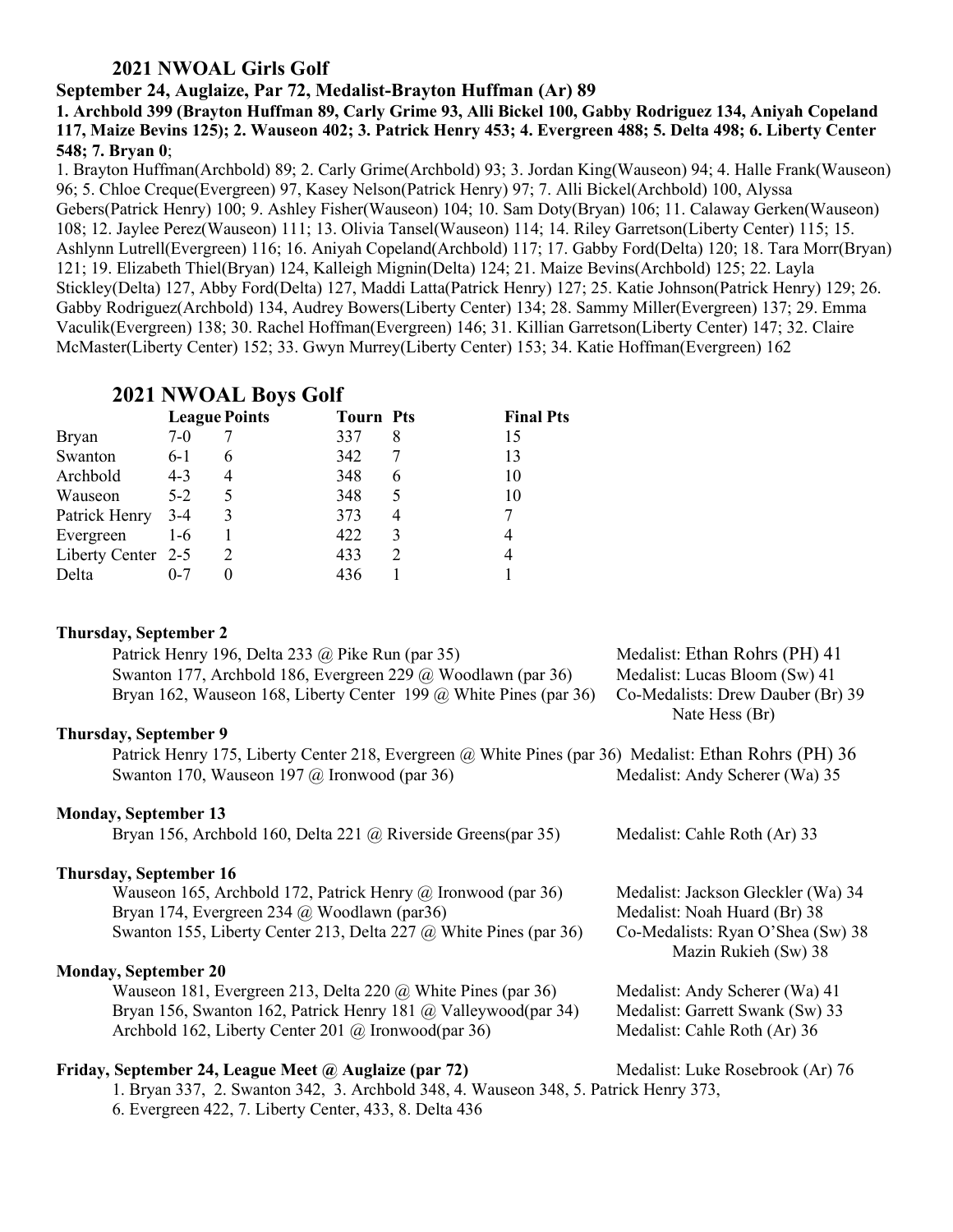# September 2, White Pines, Par 36, Co-Medalist-Drew Dauber (Br) and Nate Hess (Br) 39

Bryan 162, Drew Dauber 39, Nate Hess 39, Noah Huard 41, Carter Brown 43, Colin Shirkey 47, Brayden Hall 62 Wauseon 168, Andy Scherer 41, Mykale Schneider 41, Jackson Gleckler 42, Riley Morr 44, Jesse Rittichier 61 Liberty Center 199, Sam Zeiter 44, Carter Dickman 49, Landon Schultz 53, Nick Romine 53, John Tammerine 63, Tim Blanton 64

## September 2, Pike Run, Par 35, Medalist-Ethan Rohrs (PH) 41

Patrick Henry 196, Ethan Rohrs 41, Ian Schwab 44, Jaxson Guelde 52, Thomas Smith 59, Luke Woods 61, Zach Hastedt 68

Delta 233, Adam Mattin 54, Gavin Cousino 59, Ethan Hoffman 59, Slade Young 61, Walter Hallett 67, Zac Bower 67

### September 2, Woodlawn, Par 36, Medalist-Lucas Bloom (Sw) 41

Swanton 177, Lucas Bloom 41, Garrett Swank 45, Adam Lemon 45, Ryan O'Shea 46, Sam Betz 48, Mazin Rukieh 49

Archbold 186, Cahle Roth 42, Luke Rosebrook 43, River Ryan 50, Zach Short 51, Charlie Jones 53, Cade Miller 57

Evergreen 229, Teayte Dixon 57, Brandon Cobb 57, Ayden Gleckler 57, Adam Schmidt 58, Caden Beier 64

## September 9, Ironwood, Par 36, Medalist-Andy Scherer (Wa) 35

Swanton 170, Garrett Swank 40, Lucas Bloom 42, Ryan O'Shea 44, Sam Betz 44, Mazin Rukieh 45, Adam Lemon 52

Wauseon 197, Andy Scherer 35, Mykale Schneider 48, Jackson Gleckler 49, Jesse Rittichier 65

## September 9, White Pines, Par 36, Medalist-Ethan Rohrs (PH) 36

Evergreen 225, Trayte Dixon 53, Adam Schmidt 56, Caden Beier 57, Brandon Cobb 59, Ayden Gleckler 61, Logan Peebles 64

Patrick Henry 175, Ethan Rohrs 36, Ian Schwab 41, Noah Robison 48, Jaxson Guelde 50, Thomas Smith 50, Zach Hastedt 70

Liberty Center 218, Carter Dickman 48, Sam Zeiter 54, Landon Schultz 57, Nick Romine 59, Tim Blanton 59, John Tammerine 69

# September 13, Riverside Greens, Par 36, Medalist-Cahle Roth (Ar) 33

Bryan 156, Drew Dauber 39, Noah Huard 34, Colin Shirkey 41, Nate Hess 42, Gideon Mejia 42, Carter Brown 47

Archbold 160, Cahle Roth 33, Luke Rosebrook 37, River Ryan 44, Cade Miller 46, Zane Behnfeldt 48, Charlie Jones 51

Delta 221, Adam Mattin 48, Gavin Cousino 53, Slade Young 59, Ethan Hoffman 61, Zac Bower 65, Walter Hallett 68

September 16, White Pines, Par 36, Co-Medalist-Ryan O'Shea (Sw) and Mazin Rukieh (Sw) 38 Swanton 155, Ryan O'Shea 38, Mazin Rukieh 38, Sam Betz 39, Garrett Swank 40, Lucas Bloom 44, Adam Lemon 43

Delta 227, Slade Young 51, Adam Mattin 53, Drew Smith 60, Ethan Hoffman 63, Zac Bower 66, Walter Hallett 77

Liberty Center 213, Carter Dickman 46, Nick Romine 55, Sam Zeiter 56, Landon Schultz 56, Logan Case 60, Tim Blanton 64

## September 16, Woodlawn, Par 36, Medalist-Noah Huard (Br) 38

Bryan 174, Noah Huard 38, Drew Dauber 40, Colin Shirkey 43, Brayden Hall 53, Aiden Moore 57 , Gideon Mejia 59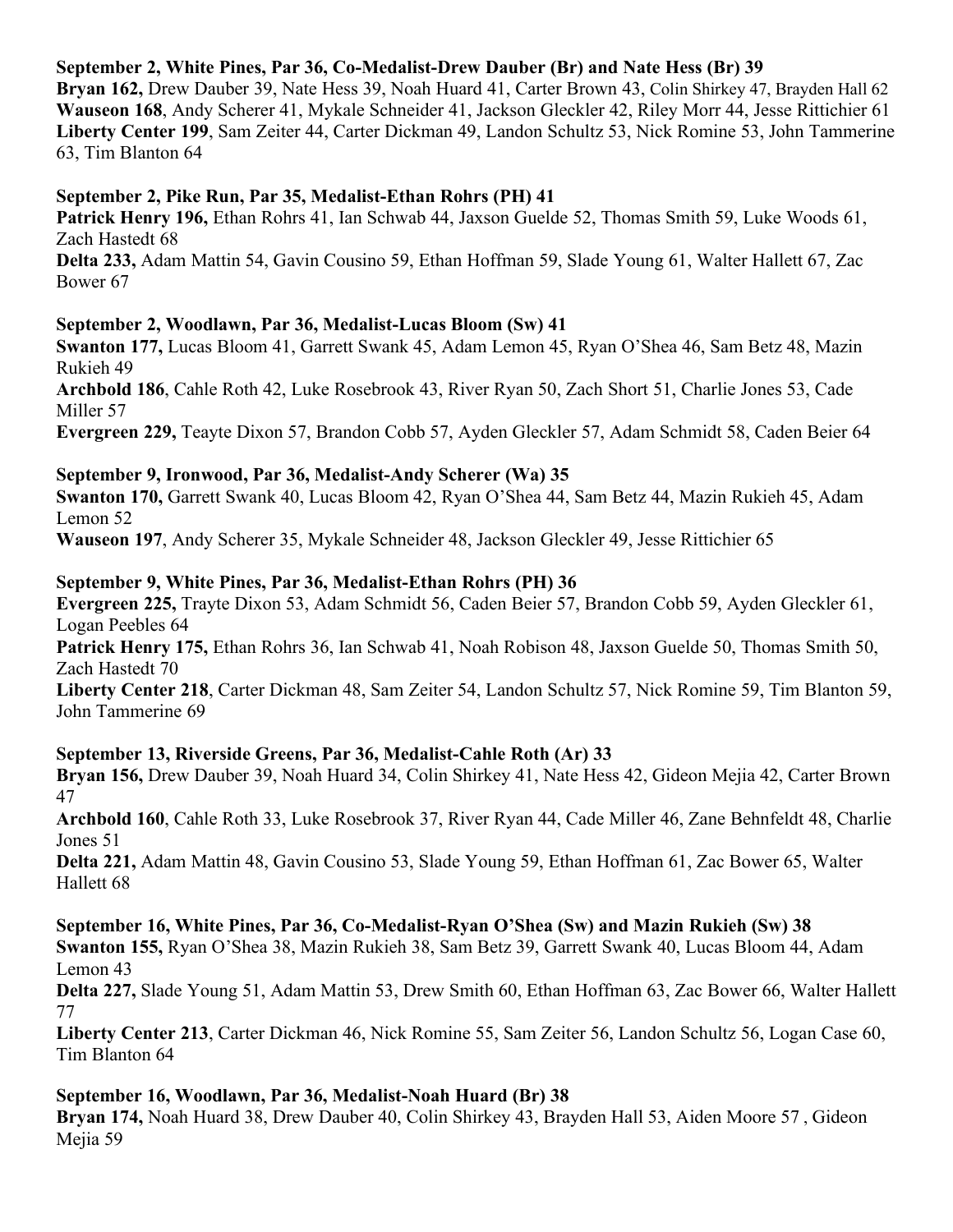Evergreen 234, Brandon Cobb 53, Ayden Gleckler 53, Adam Schmidt 63, Caden Beier 65, Trayte Dixon 73, Logan Peebles 75

# September 16, Ironwood, Par 36, Medalist-Jackson Gleckler (Wa) 34

Wauseon 165, Jackson Gleckler 34, Andy Scherer 36, Mykale Schneider 47, Zach Puehler 48, Jesse Rittichier 58

Archbold 172, Cahle Roth 38, Luke Rosebrook 40, Cade Miller 47, Zane Behnfeldt 47, River Ryan 50, Anthony Williams 52

Patrick Henry 191, Ethan Rohrs 46, Ian Schwab 46, Noah Robison 49, Jaxson Guelde 50, Thomas Smith 56

## September 20, Valleywood, Par 34, Medalist-Garrett Swank (Sw) 33

Bryan 156, Noah Huard 36, Drew Dauber 38, Colin Shirkey 40, Brayden Hall 53, Nate Hess 42, Carter Brown 44

Swanton 162, Garrett Swank 33, Adam Lemon 41, Ryan O'Shea 44, Mazin Rukieh 44, Sam Betz 45, Lucas Bloom 49

Patrick Henry 181, Ethan Rohrs 41, Jaxson Guelde 44, Ian Schwab 45, Thomas Smith 51, Noah Robison 52, Zach Hastedt 64

# September 20, Ironwood, Par 36, Medalist-Cahle Roth (Ar) 36

Archbold 162, Cahle Roth 36, Luke Rosebrook 38, River Ryan 43, Charlie Jones 45, Cade Miller 46, Cam Yoder 46

Liberty Center 201, Carter Dickman 45, Sam Zeiter 50, Nick Romine 53, Landon Schultz 53, Tim Blanton 61, John Tammerine 62

# September 20, White Pines, Par 36, Medalist-Andy Scherer (Wa) 41

Wauseon 181, Andy Scherer 41, Jackson Gleckler 45, Mykale Schneider 47, Riley Morr 48, Jesse Rittichier 50, --- 66

Evergreen 213, Zach Laver 49 , Trayte Dixon 53, Brandon Cobb 53, Adam Schmidt 58, Ayden Gleckler 63, Logan Peebles 64

Delta 220, Gavin Cousino 52, Adam Mattin 54, Ethan Huffman 57, Slade Young 57, Zac Bower 65, Walter Hallett 70

# September 24, Auglaize, Par 72, Medalist-Luke Rosebrook (Ar) 76

## 1. Bryan 337 (Drew Dauber 80, Noah Huard 78, Nathan Hess 88, Colin Shirkey 92, Carter Brown 91, Brayden Hall 110); 2. Swanton 342; 3. Archbold 348; 4. Wauseon 348; 5. Patrick Henry 373; 6. Evergreen 422; 7. Liberty Center 433; 8. Delta 436;

1. Luke Rosebrook(Archbold) 76; 2. Noah Huard(Bryan) 78, Andy Scherer(Wauseon) 78; 4. Garrett Swank(Swanton) 79, Sam Betz(Swanton) 79, Jackson Gleckler(Wauseon) 79; 7. Drew Dauber(Bryan) 80; 8. Cahle Roth(Archbold) 81; 9. Ethan Rohrs(Patrick Henry) 87; 10. Nathan Hess(Bryan) 88, Mazin Rukieh(Swanton) 88; 12. Carter Brown(Bryan) 91; 13. Colin Shirkey(Bryan) 92; 14. Zane Behnfeldt(Archbold) 93, Ian Schwab(Patrick Henry) 93, Mykale Schneider(Wauseon) 93; 17. Jaxson Guelde(Patrick Henry) 95; 18. Adam Lemon(Swanton) 96; 19. River Ryan(Archbold) 98, Caden Beier(Evergreen) 98, Thomas Smith(Patrick Henry) 98, Riley Morr(Wauseon) 98; 23. Charlie Jones(Archbold) 100; 24. Cade Miller(Archbold) 101, Gavin Cousino(Delta) 101; 26. Sam Zeiter(Liberty Center) 102, Luke Woods(Patrick Henry) 102, Lucas Bloom(Swanton) 102; 29. Zach Puehler(Wauseon) 103; 30. Adam Schmidt(Evergreen) 104, Noah Robison(Patrick Henry) 104; 32. Slade Young(Delta) 107, Ryan O'Shea(Swanton) 107; 34. Carter Dickman(Liberty Center) 108, Landon Schultz(Liberty Center) 108; 36. Ayden Gleckler(Evergreen) 109; 37. Brayden Hall(Bryan) 110; 38. Adam Mattin(Delta) 111, Brandon Cobb(Evergreen) 111; 40. Jesse Rittichier(Wauseon) 112; 41. Tim Blanton(Liberty Center) 115; 42. Ethan Huffman(Delta) 117; 43. Trayte Dixon(Evergreen) 118, Logan Peebles(Evergreen) 118; 45. Walter Hallett(Delta) 124; 46. Nick Romine(Liberty Center) 125; 47. Drew Smith(Delta) 126;